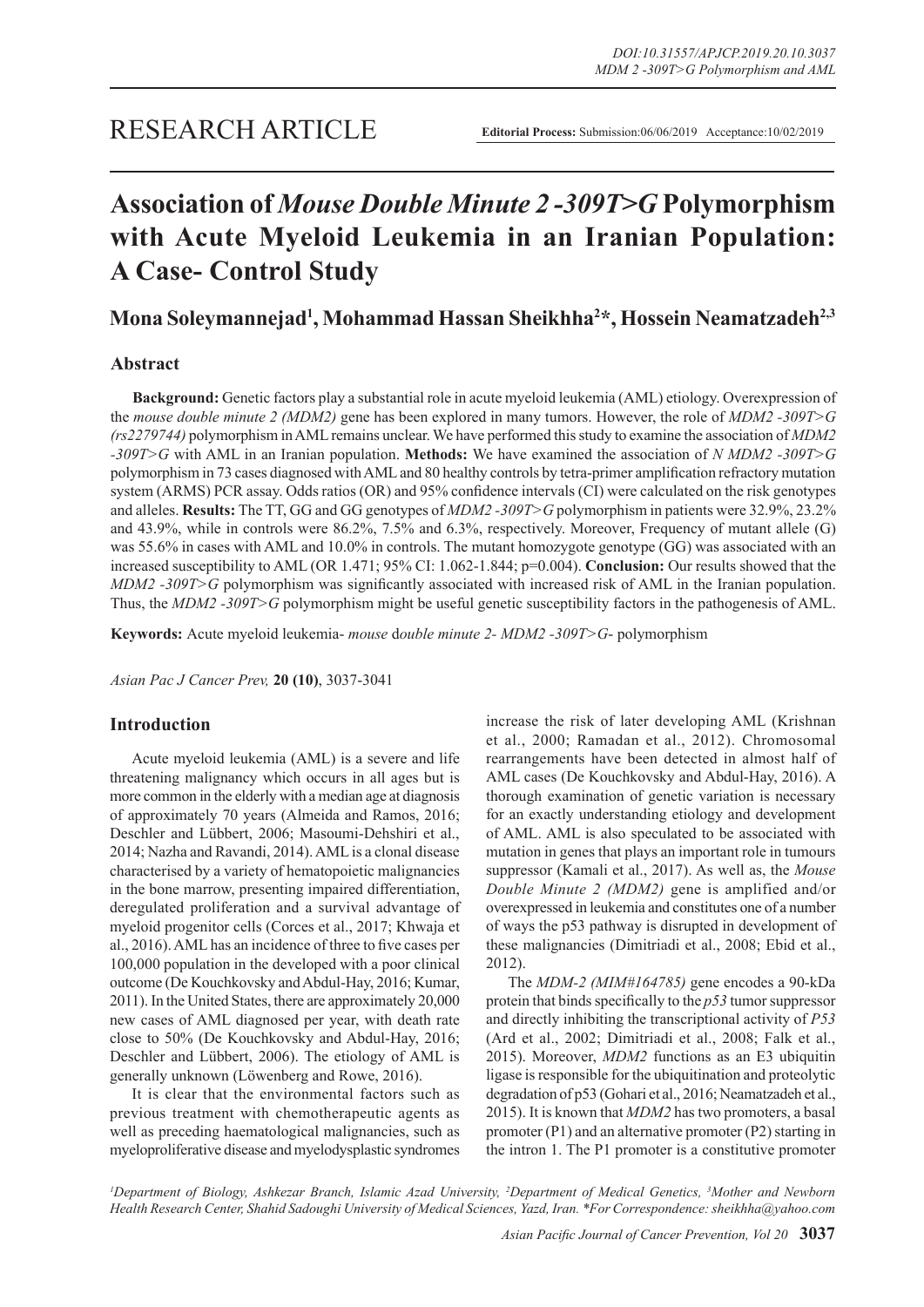#### *Mona Soleymannejad et al*

that does not affect the expression levels of *MDM2*. The P2 promoter is a *p53*-dependent intronic promoter containing two adjacent *p53* binding elements (Ard et al., 2002). P2 may affect the expression levels of *MDM2*. The human *MDM2* gene is mapped on chromosome *12q14.3-15* and contains 11 exons. The *MDM2* gene contains several polymorphisms, which *MDM2 -309T>G* polymorphism (*rs2279744*) is most studies SNPs in various tumors and located on the within the intronic p53-responsive promoter of the *MDM2* (*P2*)(Chen et al., 2014; Hashemi et al., 2014). The *MDM2 -309T>G* polymorphism has been associated with the increased affinity of the transcriptional activator Sp1, resulting in higher levels of *MDM2 mRNA* and protein (Dimitriadi et al., 2008).

It has been showed that the *MDM2 -309T>G*  polymorphism might be increased risk of AML. But the results are inconsistent and inconclusive. In order to get more precision results for the *MDM2 -309T>G* polymorphism and the risk of AML, we performed this case-control study among an Iranian population.

### **Materials and Methods**

#### *Participants*

This study was formally approved by the Ethics Committee of Ashkzar Universities of Medical Science and a written informed consent was obtained from each cases and controls. All procedures were performed in accordance with the approved guidelines. We recruited 73 patients diagnosed with de novo AML and 80 age and sex matched healthy controls between 2015 and 2016 from Shahid Sadoughi hospital at Yazd city. The diagnosis of AML was established according to the customary FAB criteria, and was based on bone marrow morphology and cytochemical staining.

The sample size in cases was estimate by using the following formula:

$$
=\frac{z^2p(1-p)}{d^2}
$$

#### *Genotyping*

 $\boldsymbol{n}$ 

Genomic DNA was extracted from 0.2 ml fresh peripheral blood samples using a DNA kit (Cinnagen, Tehran, Iran) according to the manufacturer's protocols and stored at −20°C until used for genotyping. Extracted DNA samples had a final concentration ranging from 100-200 ng/µL. The *MDM2 -309T>G* polymorphism was genotyped using tetra-primer amplification refractory mutation system (tetra-ARMS) PCR method. The primers sequences were shown in Table 1. The PCR reactions mixture contained approximately 50 ng of DNA, 1.5 μL TaqMan master mix (Applied Biosystems) containing Taq DNA polymerase and dNTPs (Applied Biosystems, Foster City, USA), 1 μL each primers and distilled water for a final volume of 10  $\mu$ L. Thermal cycling conditions were as 95°C for 15 minutes, then 35 cycles of 95°C for 45 seconds, 57°C for 30 seconds, and 72°C for 1 seconds and final extension of 72°C for 10 minutes.

## *Statistical analysis*

Statistical analysis was performed by using the using Statistical Package for Social Science (SPSS) program version 18. We used a Chi-square goodness-of-fit test to examine the adherence of the *MDM2 -309T>G* polymorphism to the Hardy-Weinberg Equilibrium (HWE) in healthy subjects. The allele and genotype frequencies of *MDM2 -309T>G* polymorphism between cases and controls were analyzed by using Chi-square  $(\chi^2)$  test. Odds ratios (OR) and 95% confidence intervals (CI) were calculated on the risk genotypes and alleles. P-values were two-tailed and a value of less than 0.05 was considered statistically significant.

## **Results**

The demographic and clinical characteristics of patients with AML and controls are shown in Table 2. No significant difference was observed in age and gender between patients with AML and controls (P>0.05).

The genotype frequencies of *MDM2 -309T>G* polymorphism are summarized in Table 3. We found that the observed genotype frequencies for *MDM2 -309T>G* polymorphism in the controls did not in agreement with the Hardy-Weinberg equilibrium (p≤0.001), and the Minor allele frequencies (MAF) in healthy subjects was 10%.

The TT, GG and GG genotypes of *MDM2 -309T>G* polymorphism in cases with AML were 32.9%, 23.2% and 43.9%, respectively. While, in the control group those genotypes frequencies were 86.2%, 7.5% and 6.3%, respectively. There was a significant difference in homozygote mutant genotype (GG) frequency between cases and controls. Analysis showed that the homozygote mutant genotype (GG) was significantly associated with increased risk of AML (OR 1.471; 95% CI:  $1.062 - 1.844$ ;  $p=0.004$ ). Frequency of mutant allele (G) was 55.6% in AML and 10.0% in healthy controls. There was a significant differences between cases and controls regarding the mutant allele (G) frequency  $(p=0.001)$ . Analysis showed that the mutant allele (G) was significantly associated with increased risk of AML (OR 1.578; 95% CI: 0.984-2.017; p=0.00.1; Table 3).

According to the French-American-British (FAB) classification: the AML-M2 was the predominant FAB subtype  $(24.6\%)$  followed by M3  $(20.5\%)$ , M1 and M4 (15.1% each), M6 (8.2%), M0 and M5 (6.8%), M5 (7.2%), and M7 (2.7%). However, there were no significant differences between GG, GT and TT genotypes of

Table 1. The Primers for MDM2 -309T>G Polymorphism (rs2279744) Identification.

| Primers<br>Name     | Sequence                             |
|---------------------|--------------------------------------|
| T Allele<br>Forward | 3'-GGGGGCCGGGGGCTGCGGGGCCGTTT-5'     |
| T Allele<br>Reverse | 3'-TGCCCACTGAACCGGCCCAATCCCGCCCAG-5' |
| G Allele<br>Forward | 3'-GGCAGTCGCCGCCAGGGAGGAGGCGG-5'     |
| G Allele<br>Reverse | 3'-ACCTGCGATCATCCGGACCTCCCGCGCTGC-5' |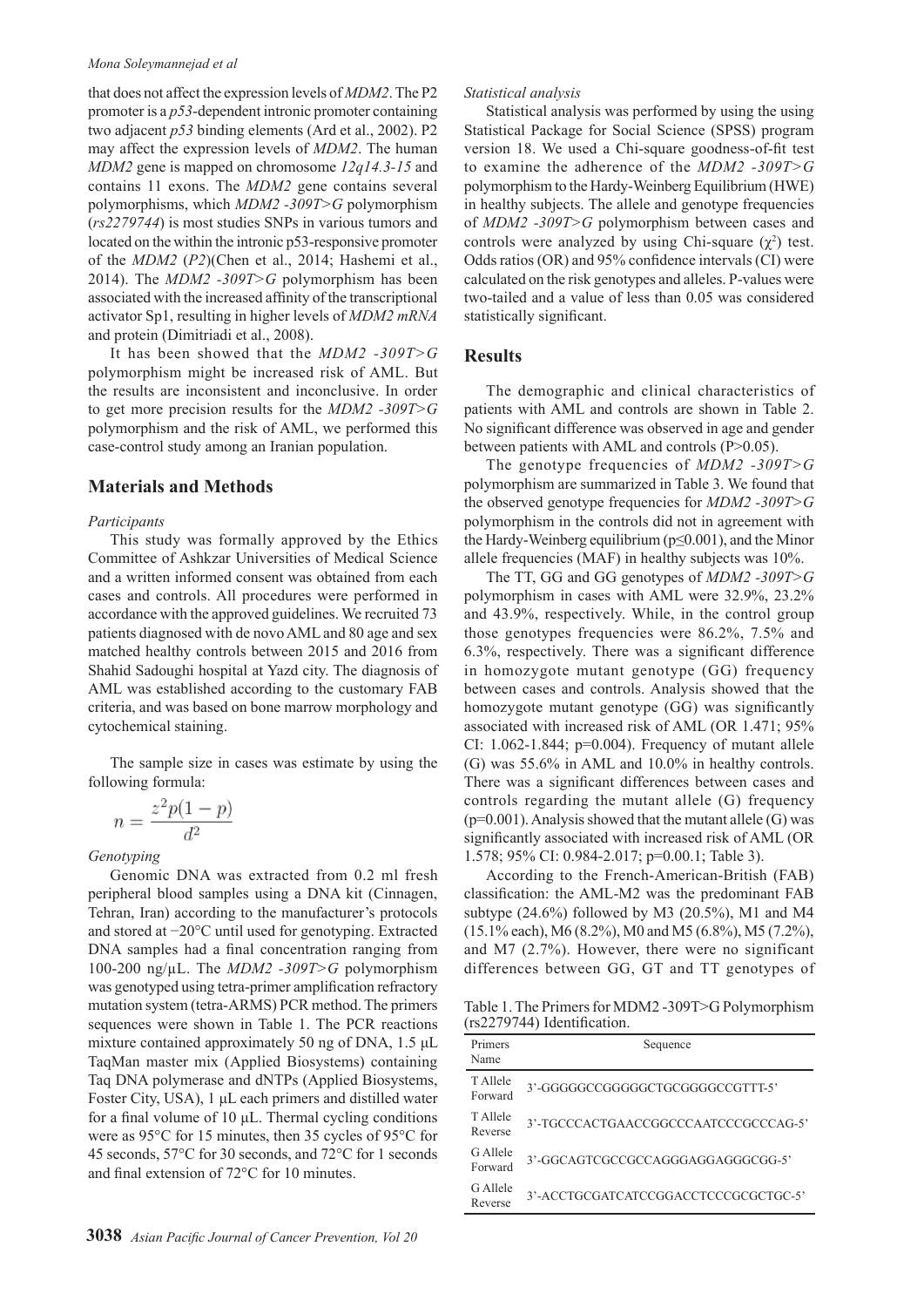Table 2. Characteristics of the Children with AML and Controls

| Variable  | AML $(n=73)$ | Controls $(n=80)$ | P-value |
|-----------|--------------|-------------------|---------|
| Gender    |              |                   |         |
| Male      | 41 $(56.2)$  | 40(50.0)          | 0.121   |
| Female    | 32(43.8)     | 40(50.0)          |         |
| Age       |              |                   |         |
| 18-35     | 15(20.5)     | 20(25.0)          |         |
| $36 - 50$ | 27(37.0)     | 27(33.7)          | 0.125   |
| 51-78     | 31(42.5)     | 33(41.3)          |         |

Table 3. Genotypes and Alleles Frequency of the MDM2 -309T>G Polymorphism in AML and Controls

| Polymorphism | AML<br>$(n=73)$ | Controls<br>$(n=80)$ | <b>OR</b> | 95% CI      | $P-$<br>value |
|--------------|-----------------|----------------------|-----------|-------------|---------------|
| Genotype     |                 |                      |           |             |               |
| TT           | 24(32.9)        | 69(86.2)             | Ref.      |             |               |
| <b>TG</b>    | 17(23.2)        | 6(7.5)               | 1.213     | 0.885-1.986 | 0.05          |
| GG           | 32(43.9)        | 5(6.3)               | 1.471     | 1.062-1.845 | 0.004         |
| Allele       |                 |                      |           |             |               |
| T            | 65(44.5)        | 144(90.0)            | Ref.      |             |               |
| G            | 81(55.6)        | 16(10.0)             | 1.578     | 0.984-2.017 | 0.001         |

*MDM2 -309T>G* polymorphism according to the FAB classification in AML cases (Table 4).

# **Discussion**

*MDM2* binds to the transactivation domain of the p53 protein and inhibits *p53*'s transcriptional activity (He et al., 2015). *MDM2* overexpression can cause dysfunction and inactivation of TP53, which promotes tumor progression. Since the first publication on *MDM2 -309T>G* polymorphism in 2004, several studies have been evaluated the association of *MDM2 -309T>G* polymorphism with development of various malignancies (Bond et al., 2004). To date, a few studies have been evaluated the association *MDM2 -309T>G* polymorphism with AML risk (He et al., 2015; Ou, 2015; Xiong et al., 2009). However, those studies results about association of *MDM2 -309T>G* polymorphism with development of AML are inconclusive.

In the current study we have evaluated the association of *MDM2 -309T>G* polymorphism with AML risk in an Iranian population. To our best knowledge, this is the first study on the relationship of *MDM2 -309T>G* polymorphism with AML risk in Iranian and also Middle East populations. Our results showed that the *MDM2 -309T>G* polymorphism was significantly associated with increased risk of AML in the Iranian population. The biological mechanisms of this susceptibility may be as follows: the G allele of *MDM2 -309T>G* polymorphism could significantly increase the affinity of *MDM2* to transcriptional activator SPl, resulting in increased mRNA transcription and protein expression of *MDM2*. Thus, *MDM2* directly inhibits the *p53* tumor suppressor pathway and increasing risk of AML in people with mutant allele (G).

|                |  | Table 4. Distribution of MDM2 -309T>G Polymorphism |  |  |
|----------------|--|----------------------------------------------------|--|--|
|                |  | Genotypes in AML Patients According to the FAB     |  |  |
| Classification |  |                                                    |  |  |

| <b>FAB</b>     | Homozygote<br>Wild<br>$TT(n=24)$ | Heterozygote<br>$TG(n=17)$ | Homozygote<br>Mutant<br>$GG (n=32)$ | $P -$<br>Value |
|----------------|----------------------------------|----------------------------|-------------------------------------|----------------|
| M <sub>0</sub> | 2(8.3)                           | 1(5.9)                     | 3(9.4)                              | 0.81           |
| M <sub>1</sub> | 3(12.5)                          | 4(23.5)                    | 4(12.5)                             | 0.51           |
| M <sub>2</sub> | 6(25.0)                          | 5(29.5)                    | 7(21.9)                             | 0.76           |
| M <sub>3</sub> | 6(25.0)                          | 3(17.6)                    | 6(18.7)                             | 0.67           |
| M <sub>4</sub> | 3(12.5)                          | 2(11.7)                    | 6(18.7)                             | 0.41           |
| M <sub>5</sub> | 1(4.1)                           | 1(5.9)                     | 3(9.4)                              | 0.21           |
| M6             | 2(8.3)                           | 1(5.9)                     | 2(6.2)                              | 0.24           |
| M <sub>7</sub> | 1(4.1)                           | 0(0.0)                     | 1(3.1)                              | 0.83           |

In 2009, Xiong et al., (2009) for first have examined the association of *MDM2-309T>G* polymorphism and *p53* codon 72 polymorphisms with risk of AML in a Chinese population. They have revealed that the mutant allele (G) of *MDM2-309T>G* polymorphism was associated with increased risk of AML. However, their results failed to show the association of *MDM2-309T>G* polymorphism and *p53* codon 72 polymorphisms with age of onset and other clinical parameters of patients. In 2015, Cingeetham et al., in case-control study of 223 de novo AML cases and 304 age and sex matched healthy controls have evaluated the association of *MDM2-309T>G* polymorphism with susceptibility to AML by tetra-primer amplification refractory mutation system (ARMS)-PCR method in an Indian population. There results showed that the *MDM2-309T>G* polymorphism was significantly associated with increased risk of AML in the Indian population. Moreover, their results revealed that the *MDM2-309T>G* polymorphism might be serve as a good prognostic indicator for AML (Cingeetham et al., 2015). In the same year, Falk et al., (2015) have examined the frequency and impact of *TP53* and *MDM2-309T>G* polymorphism on treatment outcome and overall survival (OS) in 189 AML patients in Swedish people. They have found that the *MDM2-309T>G*  polymorphism might be useful for prognostication, risk stratification, and selection of AML cases most likely to benefit from new drugs targeting the p53 signaling pathway. Ebid et al., (2012) have performed a study to evaluate the prevalence of *P53*, *P21Ser31Arg* and *MDM2-309T>G* polymorphism s in AML and to compare it to apparently normal healthy controls for assessment of impact on risk in an Egyptian population. The study results supported that these genes polymorphism, especially the combination of *21Ser31Arg/ MDM2-309T>G* polymorphisms might be genetic susceptibility to AML. According to their results, the G allele of *MDM2-309T>G* polymorphism was itself without affect. However, it showed a synergistic effect with *P21 Ser/Arg* polymorphism in development of AML. Additionally, they have found that the *P53 Arg72Pro* polymorphism was not significantly associated with increased risk of AML among the Egyptian population. In 2010, Barnette et al., (2004) have assessed the relationship of *MDM2-309T>G* polymorphism with AML risk among 575 de novo acute cases treated on three Children's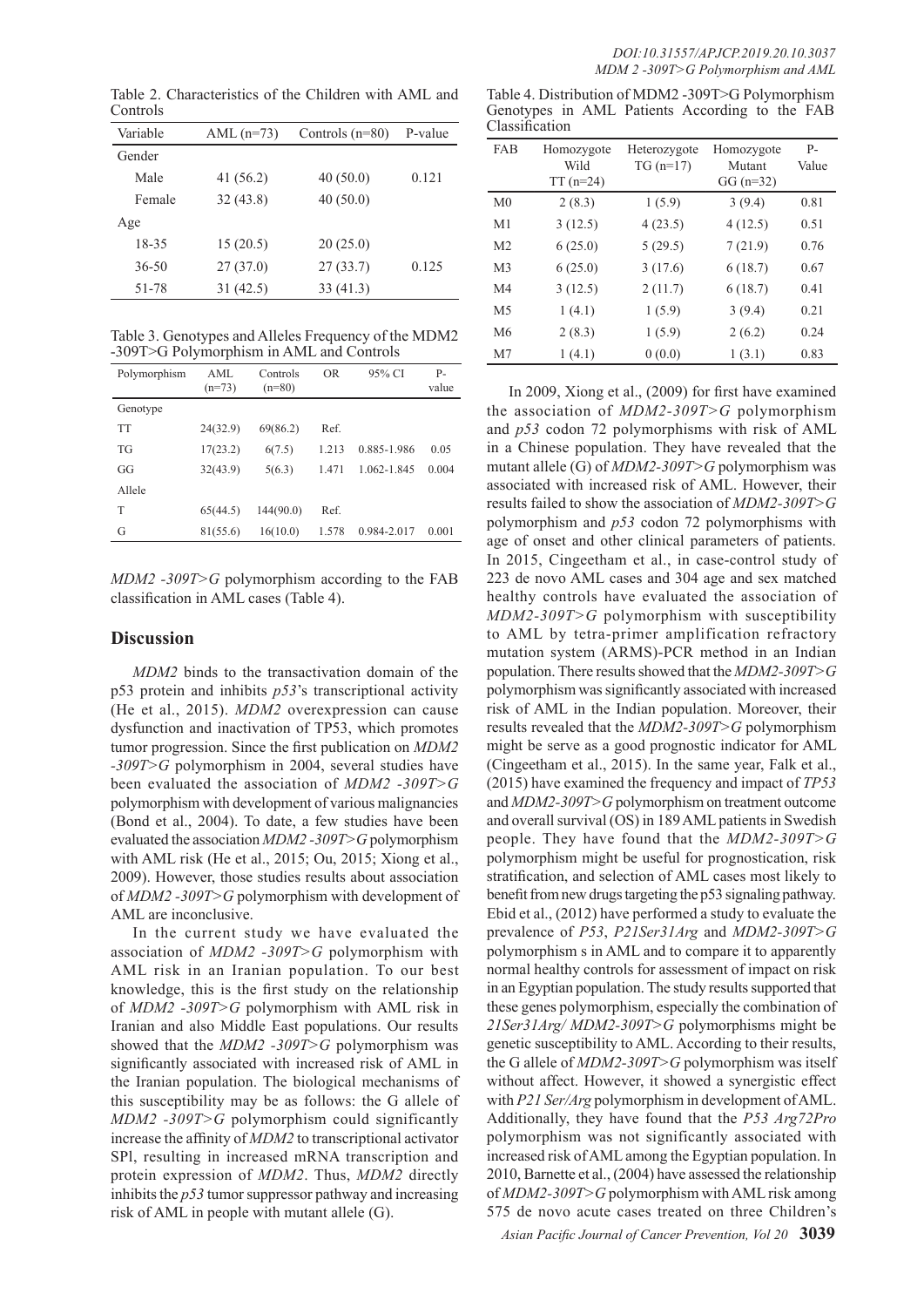#### *Mona Soleymannejad et al*

Oncology Group protocols in USA. The study showed that the *MDM2-309T>G* polymorphism was associated with increased risk of pediatric AML, but does not impact overall response to therapy.

Ou et al., (2015) in a meta-analysis of ten case-control studies with 1889 cases and 5707 controls have evaluated the association between *MDM2-309T>G* polymorphism and susceptibility to leukemia. Their results showed that individuals carrying the mutant allele (G) had increased susceptibility to leukemia compared to individuals who carrying the wild allele (T) (OR=1.24, 95% CI 1.06, 1.45, P=0.007). Moreover, they have showed that the individuals with the homozygous mutant genotype (GG) had 1.47 times the risk of leukemia compared to individuals with the wild homozygote (TT) and heterozygote (TG) genotypes. In another meta-analysis, He et al., (2015) have the association of *MDM2-309T>G* polymorphism with prognosis of leukemia. In the meta-analysis, they have selected eleven studies with a total of 2,478 patients accrued. Their pooled results showed that cases with homozygote mutant genotype (GG) had a significantly increased risk of developing leukemia (HR 1.90, 95% CI 1.56-2.31,  $p \le 0.001$ ). However, they have found that patients with heterozygote (GT) not significantly associated with increased risk of leukemia (HR 1.18, 95% CI 0.96-1.45,  $p = 0.11$ ). In addition, their pooled data showed that the *MDM2-309T>G* polymorphism did not significantly associated with patient survival (HR: 1.29, 95% CI 0.79-2.13,  $p = 0.31$ ).

In summary, the current study results support the association of *MDM2 -309T>G* polymorphism with increased risk of AML in the Iranian population. Thus, the *MDM2 -309T>G* polymorphism might be useful genetic susceptibility factors in the pathogenesis of AML. However, our results are still needed to obtain more precise results by further well-designed case-control studies with larger sample sizes and in different ethnicities.

## **Acknowledgments**

The authors would like to thank everyone for participation and help to perform this study.

#### *Competing Interests*

The authors declare that there are no competing interests associated with the manuscript.

#### *Funding*

The authors declare that there are no sources of funding to be acknowledged.

# **References**

- Almeida AM, Ramos F (2016). Acute myeloid leukemia in the older adults. *Leuk Res Rep*, **6**, 1–7.
- Ard PG, Chatterjee C, Kunjibettu S, et al (2002). Transcriptional regulation of the mdm2 oncogene by p53 requires TRRAP acetyltransferase complexes. *Mol Cell Biol*, **22**, 5650–61.
- Barnette P, Scholl R, Blandford M, et al (2004). High-throughput detection of glutathione s-transferase polymorphic alleles in a pediatric cancer population. *Cancer Epidemiol Biomarkers Prev*, **13**, 304–13.
- **3040** *Asian Pacific Journal of Cancer Prevention, Vol 20*
- Bond GL, Hu W, Bond EE, et al (2004). A single nucleotide polymorphism in the MDM2 promoter attenuates the p53 tumor suppressor pathway and accelerates tumor formation in humans. *Cell*, **119**, 591–602.
- Chen C, Liu Y, Rappaport AR, et al (2014). MLL3 is a haploinsufficient 7q tumor suppressor in acute myeloid leukemia. *Cancer Cell*, **25**, 652–65.
- Cingeetham A, Vuree S, Jiwatani S, et al (2015). Role of the MDM2 promoter polymorphism (-309T>G) in acute myeloid leukemia development. *Asian Pac J Cancer Prev*, **16**, 2707–12.
- Corces MR, Chang HY, Majeti R (2017). Preleukemic hematopoietic stem cells in human acute myeloid leukemia. *Front Oncol*, **7**, 263.
- De Kouchkovsky I, Abdul-Hay M (2016). Acute myeloid leukemia: a comprehensive review and 2016 update. *Blood Cancer J*, **6**, e441.
- Deschler B, Lübbert M (2006). Acute myeloid leukemia: *Epidemiol Etiol Cancer*, **107**, 2099–107.
- Dimitriadi M, Poulogiannis G, Liu L, et al (2008). p53-independent mechanisms regulate the P2-MDM2 promoter in adult astrocytic tumours. *Br J Cancer*, **99**, 1144–52.
- Ebid GT, Sedhom IA, El-Gammal MM, et al (2012). MDM2 T309G has a synergistic effect with P21 ser31arg single nucleotide polymorphisms on the risk of acute myeloid leukemia. *Asian Pac J Cancer Prev*, **13**, 4315–20.
- Falk IJ, Willander K, Chaireti R, et al (2015). TP53 mutations and MDM2 SNP309 identify subgroups of AML patients with impaired outcome. *Eur J Haematol*, **94**, 355–62.
- Gohari M, Neámatzadeh H, Jafari M, et al (2016). Association between the p53 codon 72 polymorphism and primary openangle glaucoma risk: Meta-analysis based on 11 case-control studies. *Indian J Ophthalmol*, **64**, 756-61.
- Hashemi M, Omrani M, Eskandari-Nasab E, et al (2014). A 40-bp insertion/deletion polymorphism of Murine Double Minute2 (MDM2) increased the risk of breast cancer in Zahedan, Southeast Iran. *Iran Biomed J*, **18**, 245–9.
- He X, Chen P, Yang K, et al (2015). Association of MDM2 Polymorphism with risk and prognosis of leukemia: A meta-analysis. *Acta Haematol*, **133**, 365–71.
- Kamali M, Hamadani S, Neamatzadeh H, et al (2017). Association of XRCC2 rs3218536 polymorphism with susceptibility of breast and ovarian cancer: A systematic review and meta-analysis. *Asian Pac J Cancer Prev*, **18**, 1743-9.
- Khwaja A, Bjorkholm M, Gale RE, et al (2016). Acute myeloid leukaemia. *Nat Rev Dis Prim*, **2**, 16010.
- Krishnan A, Bhati, S, Slovak ML, et al (2000). Predictors of therapy-related leukemia and myelodysplasia following autologous transplantation for lymphoma: an assessment of risk factors. *Blood*, **95**, 1588–93.
- Kumar CC (2011). Genetic abnormalities and challenges in the treatment of acute myeloid leukemia. *Genes Cancer*, **2**, 95–107.
- Löwenberg B, Rowe JM (2016). Introduction to the review series on advances in acute myeloid leukemia (AML). *Blood*, **127**, 1.
- Masoumi-Dehshiri R, Hashemi A, Neamatzadeh H, et al (2014). A case report: Acute myeloid leukemia (FAB M7). *Iran J Pediatr Hematol Oncol*, **4**, 188–90.
- Nazha A, Ravandi F (2014). Acute myeloid leukemia in the elderly: do we know who should be treated and how?. *Leuk Lymphoma*, **55**, 979–87.
- Neamatzadeh H, Soleimanizad R, Zare-Shehneh M, et al (2015). Association between p53 codon 72 (Arg72pro) polymorphism and primary open-angle glaucoma in Iranian